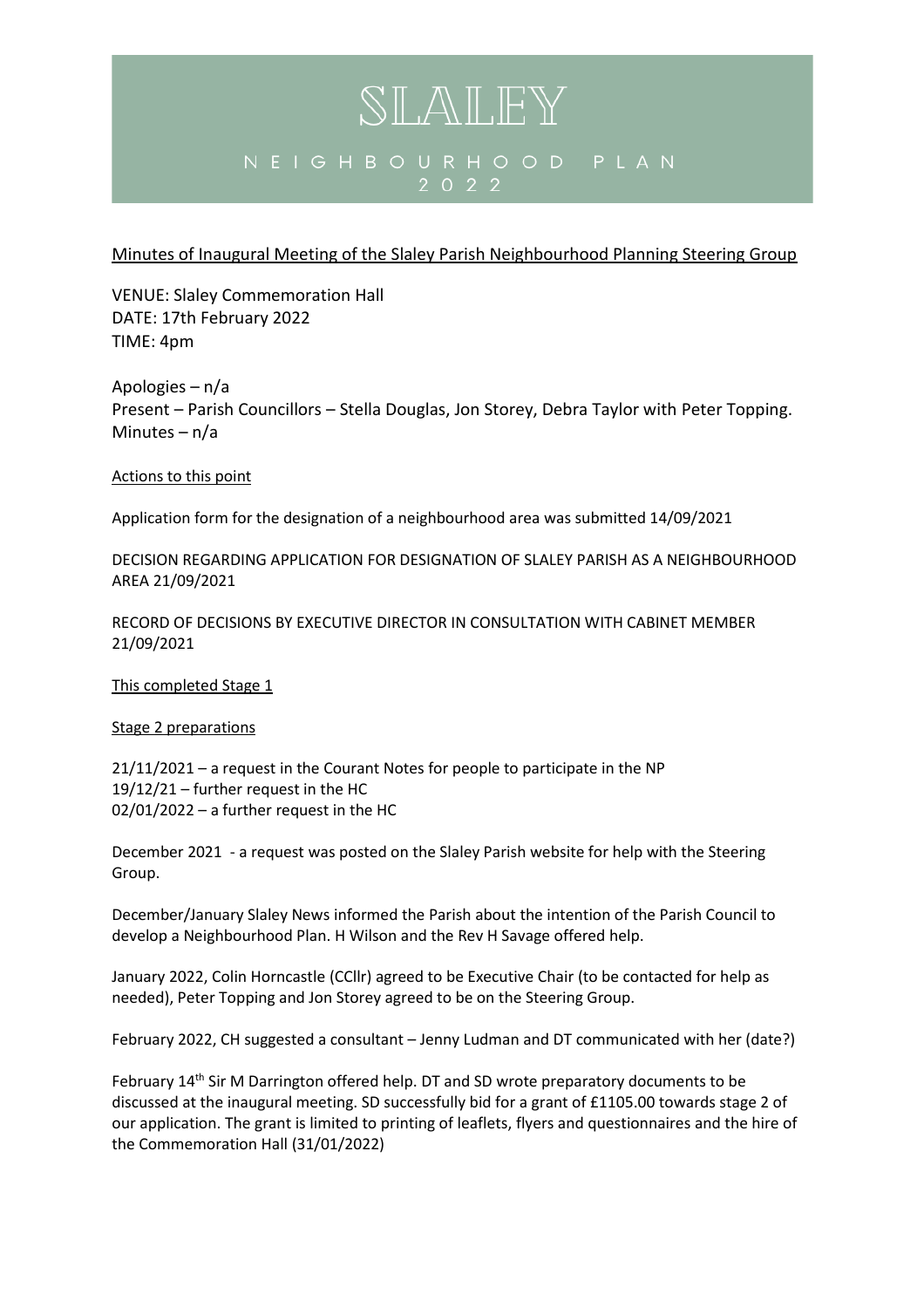## NEIGHBOURHOOD PLAN 2 0 2 2

SLALEY

## Minutes cont.

- 1. Discussion to appoint officers resulted in
	- DT Treasurer
	- SD Secretary
	- $\bullet$  JS Chair
	- PT consultant
- 2. SD, having bid for the grant will draw this down, it should be ring fenced within the PC finances. ACTION – SD to communicate this to the PC Clerk.
- 3. DT detailed her discussion with J Ludman.
	- Several PC's have paused Neighbourhood Planning waiting for the NCC plan.
	- Slaley Parish has no pressing opportunities or threats JL suggested a generic questionnaire which may highlight parish concerns. Keep it limited and succinct.
	- PT clarified the role of a consultant. PT also described his experience developing a NPlan in a community, like Slaley which had a significant Green Belt issue.
- 4. Discussion re a website. It was decided to use the PC website. ACTION SD to ask Parish Clerk to put this onto the March PC agenda.
- 5. Discussion re need to log all activities. ACTION all. Please see above and contact SD to add any activities that she has missed out.

Discussion re. working with other neighbouring parishes (see map appendix 1). ACTION PT agreed to contact Healey PC Chair

- 6. Discussion to adopt the Terms of Reference of the Steering Group. AGREED (see appendix 2)
- 7. Discussion re Green Belt issues. (see map appendix 1)
- 8. Discussion about how to move forward.
	- Leaflet with information about the NP. ACTION SD to design. This to be distributed via Slaley News. ACTION. DT to ask Jim Bailey about this
	- Community meeting with 4 tables
		- i. Housing
		- ii. Environment
		- iii. Resilience